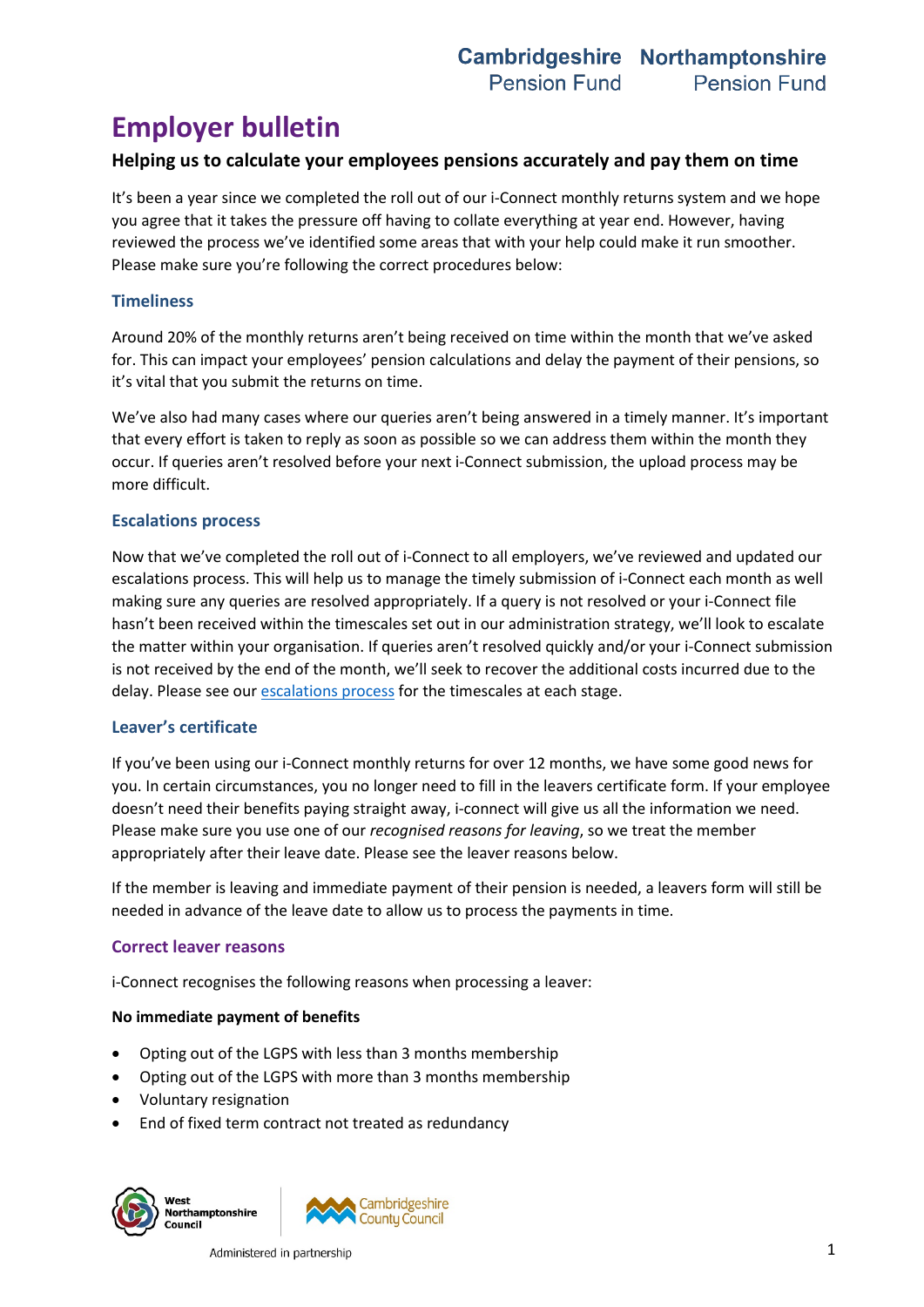- Redundancy under 55
- Dismissal other (no recovery of pension requested)
- Dismissal recovery of some/all their pension requested

#### **Immediate payment of benefits**

- Voluntary retirement 55+ (let us know if you've agreed to waive part or all the early payment reduction)
- Flexible retirement (if the employee has reduced their hours or moved to a less senior role at age 55+)
- Redundancy 55+
- Business efficiency dismissal / end of contract by mutual agreement
- Retirement 55+ with a settlement agreement
- Ill-health dismissal tier 1
- Ill-health dismissal tier 2
- Ill-health dismissal tier 3
- Age 75 (all members must have taken their pension by age 75)
- Death in service

Please choose one of these when letting us know about a leaver. If your employee is changing their hours this isn't classed as a leaver.

If an immediate payment of benefits is needed please let us know as soon as possible *at least 10 working days before they're due to leave.*

Please also remember to add leaving or opt out dates to records before removing them from future payroll files when no further pay movements will take place (including casual records that are no longer active).

## **Change of payroll provider/payroll reference**

i-Connect works by matching records on your payroll system with those on our pension system. Payroll/job reference is used to not only identify the correct person but also the correct job. When you change payroll provider or change the payroll/job references you use, i-Connect thinks that a new job has started and creates a new record. Unless we match these records, members will only see part of their pension history on their record.

When changing payroll provider or making changes to the payroll/job references on your payroll system, please give us as much notice as possible so we can help manage this process. We'll need you to give us a mapping document showing how the current references match with the new references. We'll then migrate your members records so that i-Connect can post your monthly data to the correct record. If this isn't completed before the new references take effect, it may cause confusion and concern for your members.

#### **Service breaks / unpaid absences**

The recent McCloud data exercise has highlighted that many employers have not been letting us know about their employees breaks in service. It's crucial that we know about any breaks in service when working out the value of a member's pension. Going forward please let us know about these cases through your monthly i-Connect return. As a reminder, here's the types of absences we need to know about:

- *a trade dispute*
- *authorised unpaid leave of absence*